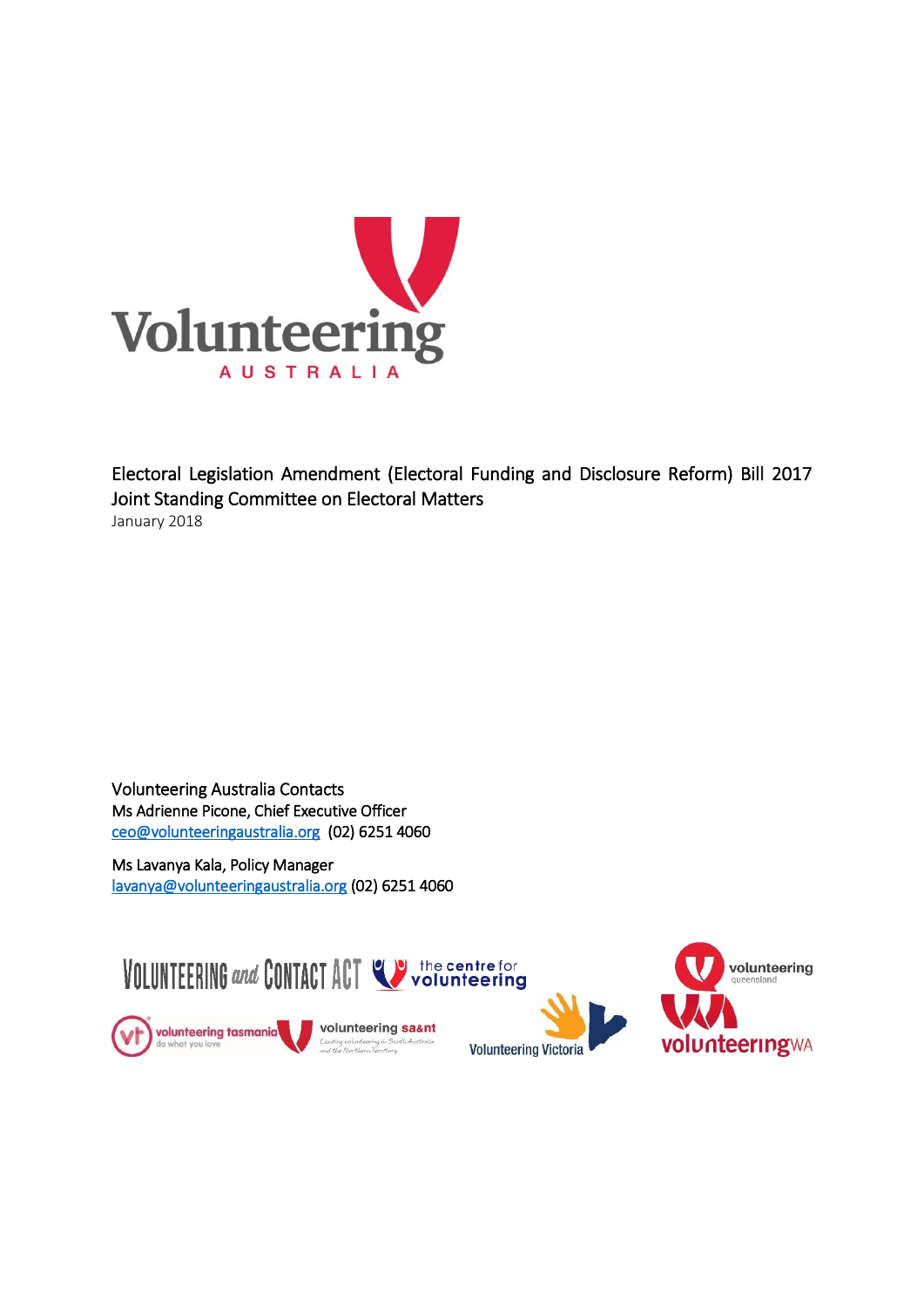

### About Volunteering Australia

Volunteering Australia is the national peak body for volunteering. We work to advance volunteering in the Australian community.

Volunteering Australia's vision is to promote strong, connected communities through volunteering. Our mission is to lead, strengthen, promote and celebrate volunteering in Australia.

We work collectively with the seven State and Territory volunteering peak bodies to deliver national, state/territory and local volunteering programs and initiatives in accordance with the Government's priorities.

#### Introduction

Volunteering Australia welcomes the opportunity to provide a submission to the Joint Standing Committee on Electoral Matters on the Electoral Legislation Amendment (Electoral Funding and Disclosure Reform) Bill 2017.

Volunteering is at the centre of Australia's national identity, with 5.8 million Australians or 31 per cent of the population engaging in volunteering, making an estimated annual economic and social contribution of \$290 billion.iii

From the arts, education, emergency services, sports, environment, health, aged care, disability, and community welfare; volunteering has woven itself into the fabric of everyday life, and Australian society is increasingly dependent on volunteering activities and programs.

Volunteering is also critical to the delivery of the Australian Government's priorities of building strong and resilient communities, by encouraging economic participation, mitigating isolation and loneliness, and increasing social inclusion, community resilience, participation and social cohesion.

The volunteering sector has experienced a number of changes over the past decade, with the responsibility previously falling within the purview of the Department of Prime Minister and Cabinet, however, more recently being located in the Department of Social Services. The shift in the prioritisation in volunteering, as well as the changes in funding structures have deeply impacted the sector and resulted in an unpredictable period for the sector, and the need for advocacy activities to ensure the long-term sustainability and viability of this critical sector to the Australian community.

Volunteering Australia emphasises that civil society faces a perilous period with the attacks on issues-based advocacy. The ability of charities to tackle injustice and social, economic and environmental inequalities is crucial in keeping Governments to account and to maintaining our democracy. The amendments proposed in this Bill will have significant impact on the ability of charities to advocate effectively for their constituents, grouping the nonpartisan activities of charities with partisan political activities.

In this submission Volunteering Australia outline the impact the Bill will have on the volunteering sector and the reason why it is necessary for charities to have the ability to advocate on behalf of their constituents.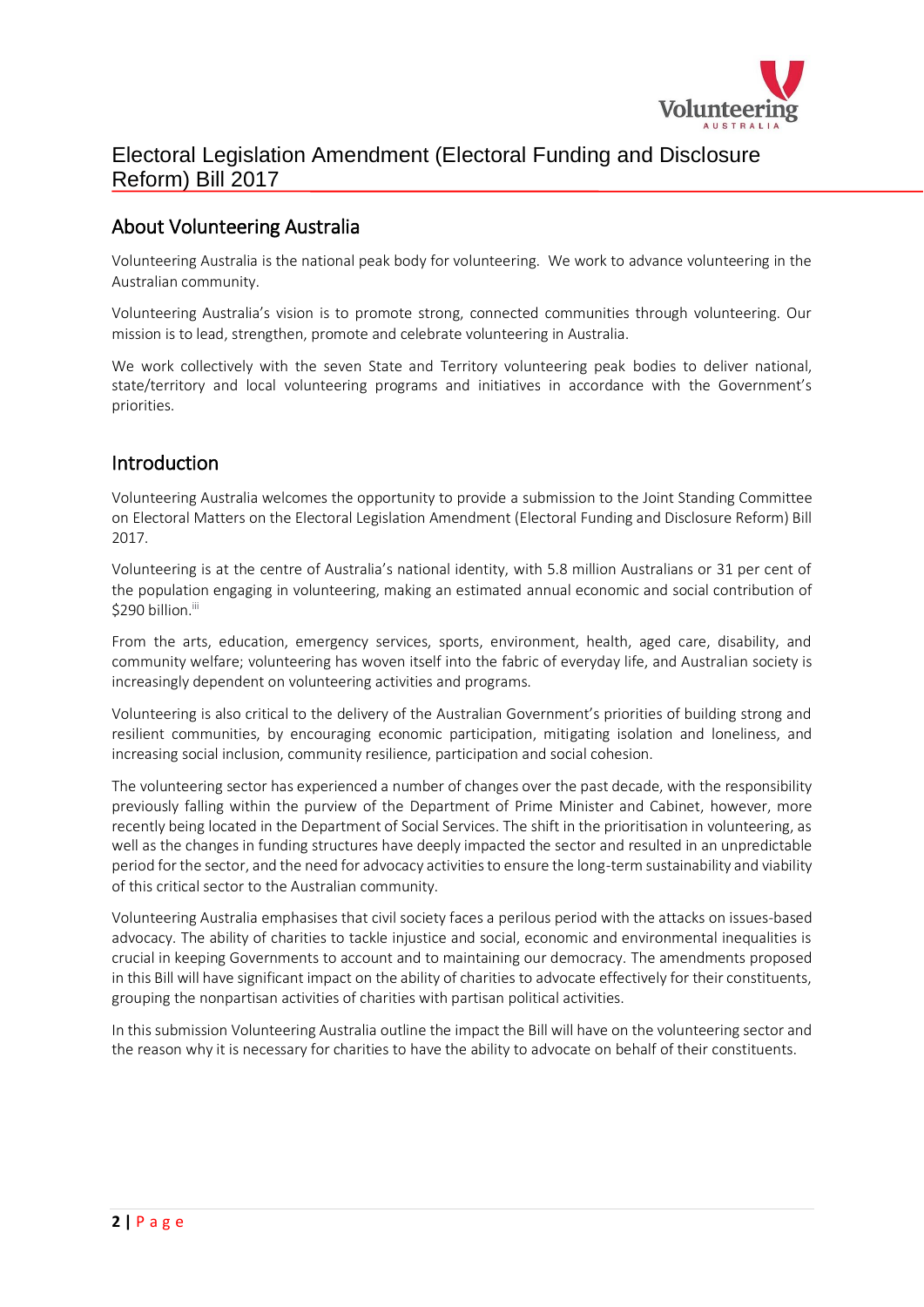

### Volunteering Australia Response

Volunteering Australia have identified many issues with this Bill, with the proposed amendments placing an excessive burden on charities by attempting to silence those who work with some of our most vulnerable communities.

Political expenditure is defined very broadly under the Bill and includes "The public expression of any views on an issue that is, or is likely to be, before electors in an election (whether or not a writ has been issued for the election)."<sup>iii</sup> The proposed amendments deem that a "person or entity register as a political campaigner if their political expenditure during the current, or in any of the previous three, financial years was \$100,000 or more".<sup>iv</sup> Further, under the proposed amended legislation, all charities will need to keep records of any donations of \$250 or more and must articulate whether they are "allowable donors"\* or "non-allowable donors". This will add an additional regulatory burden for many organisations, increasing administrative costs and red tape for many charities.

For many charities, most donations will be from "allowable donors". However, some may come from "nonallowable donors". If this is the case, charities will need to register as a "political campaigner". Charities would also be required to obtain a statutory declaration from donors who give more than \$250 – something generally reserved for legal procedures. If charities are in breach of the legislation, they could face a fine of over \$50,000.<sup>v</sup>

The potential effect of this legislation is detrimental and has the propensity to force many charities to divert resources away from frontline services, advocacy, and volunteers, and could dissuade many organisations from advocating on behalf of their organisations for fear of falling foul of the legislation.

The Bill also doesn't clearly articulate whether participating in lobbying, parliamentary inquiries, writing submissions, or engaging in a non-partisan advocacy campaigns on a particular issue would constitute as political advocacy, and therefore would require a charity or not-for-profit to register as a political campaigner.

Advocacy is fundamental to our role as the national peak body for volunteering in Australia. Influencing public policy and highlighting its impact on Australia's (almost) 6 million active formal and informal volunteers, and the organisations to which they offer their time.

Our mandate calls for the encouragement and facilitation of public interest and participation in volunteering. All of Volunteering Australia's work is representative of the views of the volunteer movement, by ensuring advocacy for volunteer rights, and support for innovative, meaningful and best practice volunteer management. However, Volunteering Australia cannot do this without regular consultation, collaboration and advocacy activities on behalf of the sector.

The proposed amendments in the Bill will have a significant impact on the ability of Volunteering Australia to effectively advocate for our constituents, as well as for many other charities and not-for-profits to advocate on nonpartisan activities.

Public policy plays a vital role in creating and supporting volunteering initiatives. Volunteering can also be adversely affected by public policy that is indifferent to the concerns of volunteers and Volunteer Involving Organisations.

For example, while nationally there continues to be a growing demand for volunteers, there has been a decrease in formal volunteer participation across the country. As a sector, this presents a growing challenge

1

<sup>\*</sup> An "allowable donor" in this context constitutes an Australian citizen or Permanent Resident (unless otherwise determined by the Minister).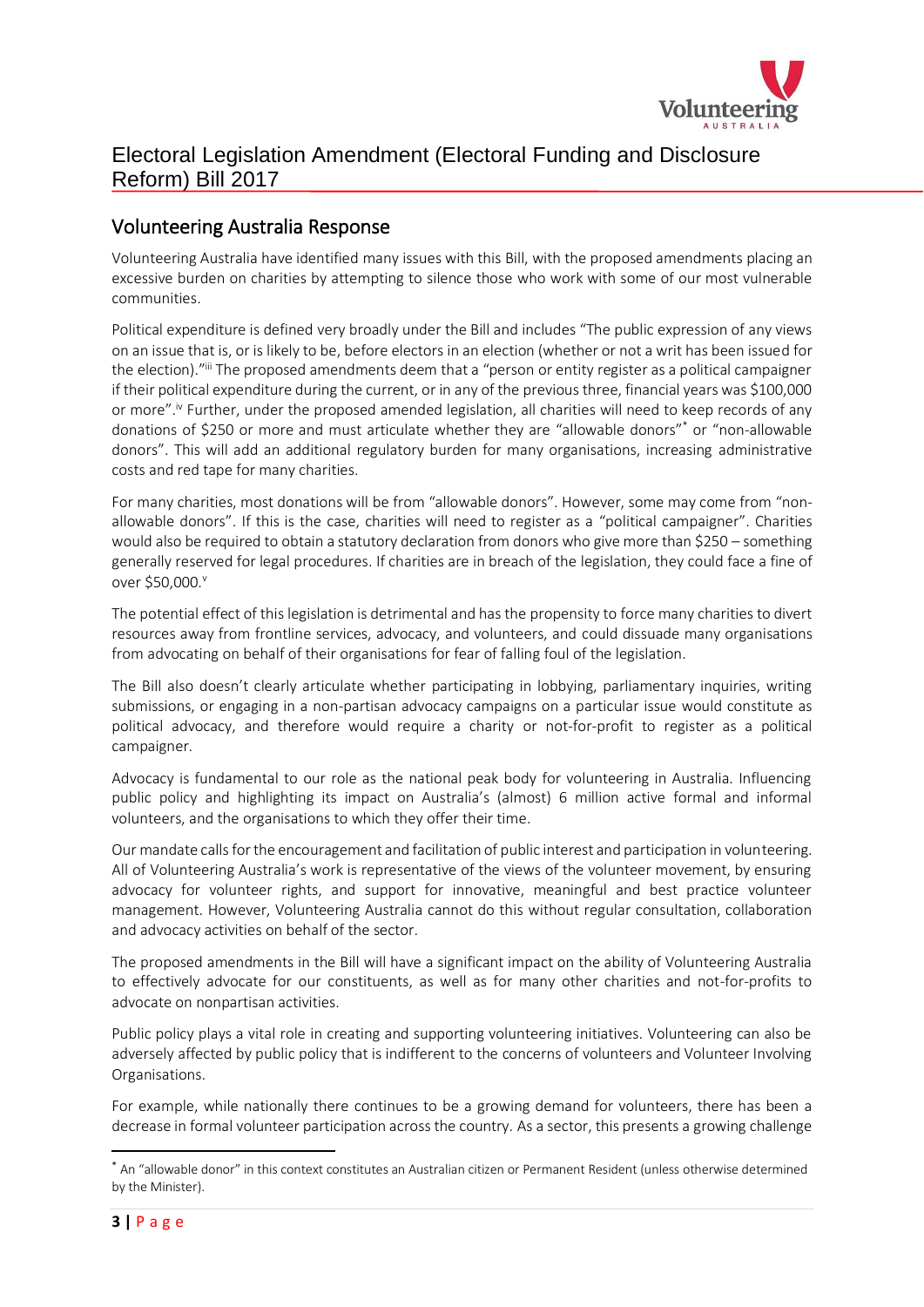

for many organisations, requiring an increase in the advocacy activities. Hence, Volunteering Australia is active in a number of policy and advocacy initiatives, including contributing to submissions and reports, speaking at inquiries, lobbying and actively campaigning for the sector.

Supporting and ensuring safe and effective volunteering requires considerable leadership. Critical to our role in supporting volunteers, Volunteer Involving Organisations and Volunteering Support Services, is the ability to effectively communicate, consult and collaborate with the wider volunteering sector. The sector is also experiencing many challenges including funding uncertainty due to short-term funding and competitive grant programs, that puts significant strain on the sector. In addition, many organisations are being asked to increase their operational output, with a critical lack of funding and resources. For these organisations, it is pivotal that they can advocate effectively for their position without falling foul of this legislation.

Volunteering Australia is concerned that the nature of this Bill is to inhibit the voices of many individuals and smaller organisations who, through civil society actors, would like to engage in public discourse, but may not necessarily have the resources. We are strongly opposed to the Bill and recommend that it is not passed in its current form.

#### Recommendations

The Electoral Legislation Amendment (Electoral Funding and Disclosure Reform) Bill 2017 is not passed in its current form given the inhibitive and restrictive effect on charities to advocate on nonpartisan political activities, and the additional regulatory burden it will place on charities.

#### Conclusion

Volunteering Australia thanks the Joint Standing Committee on Electoral Matters for the opportunity to provide a response on this Bill.

Volunteering Australia's advocacy activities are critical to growing a culture of giving in Australia. We are gravely concerned about this Bill's proclivity to restrict our policy and advocacy activities, which is so crucial for the long-term viability of the volunteering sector.

Volunteering Australia would welcome further opportunity to consult or expand on any of our recommendations raised in this submission.